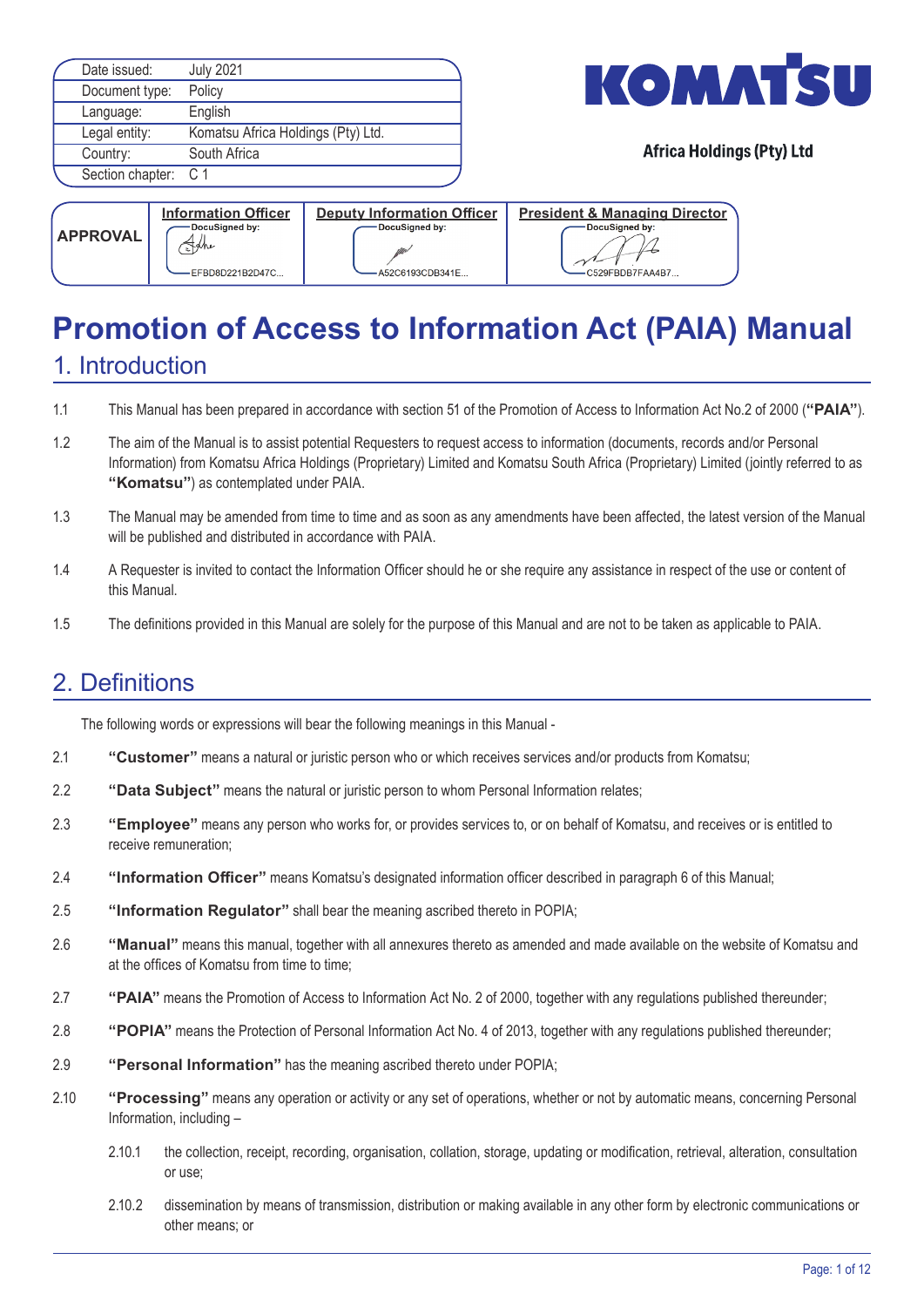| Date issued:         | <b>July 2021</b>                   |  |
|----------------------|------------------------------------|--|
| Document type:       | Policy                             |  |
| Language:            | English                            |  |
| Legal entity:        | Komatsu Africa Holdings (Pty) Ltd. |  |
| Country:             | South Africa                       |  |
| Section chapter: C 1 |                                    |  |



- 2.11 **"Requester"** means any person or entity (including any Data Subject) requesting access to a record that is under the control of Komatsu; and
- 2.12 **"Third-Party"** means any independent contractor, agent, consultant, sub-contractor or other representative of Komatsu.

# 3. Scope of the manual

This Manual has been prepared in respect of and applies to Komatsu.

# 4. How to use PAIA to access information

*(Information provided in terms of section 51(1) of PAIA)*

- 4.1 PAIA grants a Requester access to records of a private body if the record is required for the exercise or protection of any rights. If a public body lodges a request in terms of PAIA, the public body must be acting in the public interest.
- 4.2 Requests in terms of PAIA shall be made in accordance with the prescribed procedures, and at the prescribed fees.
- 4.3 A guide on how to use PAIA is required to be compiled by the Information Regulator and when same is available, will be accessible (in various official languages) on the Information Regulator's website and on our website or you may request a copy of the guide from us by contacting our Information Officer. You may also direct any queries to:

#### **The Information Regulator of South Africa**

Physical Address: JD House, 27 Stiemens Street, Braamfontein, Johannesburg, 2001

Postal Address: P.O. Box 31533, Braamfontein, Johannesburg, 2017

E-mail: inforeg@justice.gov.za / complaints.IR@justice.gov.za

Website: https://www.justice.gov.za/inforeg/index.html

 Tel: 012 406 4818

 Fax: 086 500 3351

# 5. Overview of the structure and functions of Komatsu

- 5.1 Komatsu Africa Holdings (Pty) Ltd is incorporated and registered in the Republic of South Africa under registration number 1995/005549/07.
- 5.2 Komatsu South Africa (Pty) Ltd is incorporated and registered in the Republic of South Africa under registration number 2013/168336/07.
- 5.3 Komatsu is part of the Commercial & Industrial Equipment Rental & Leasing Industry, more specifically construction, mining and utility equipment.
- 5.4 Komatsu has over 1,400 employees across all of its locations and generates over ZAR7bn in turnover. Komatsu has several branches and depots all over Southern Africa.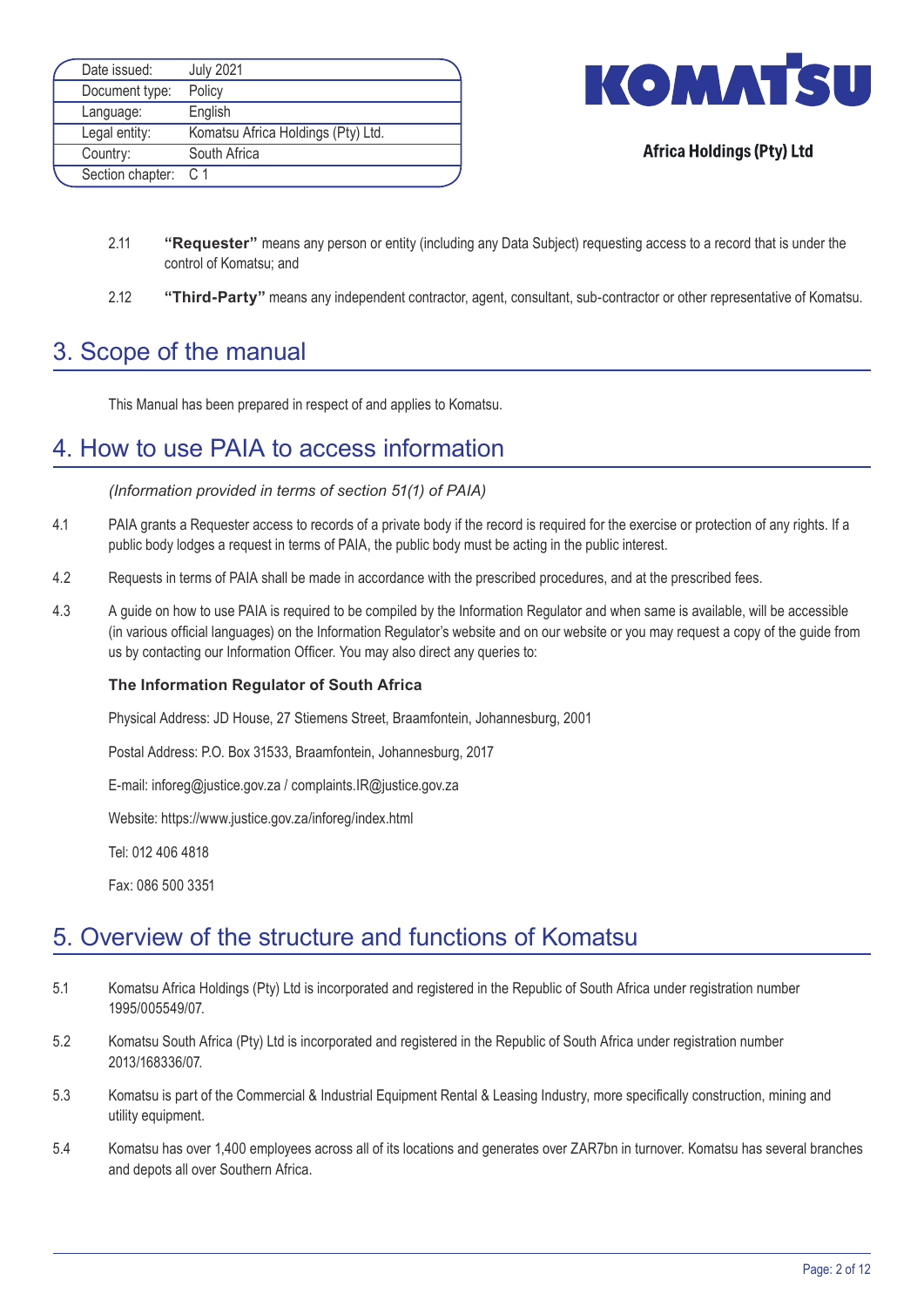| Date issued:         | <b>July 2021</b>                   |  |
|----------------------|------------------------------------|--|
| Document type:       | Policy                             |  |
| Language:            | English                            |  |
| Legal entity:        | Komatsu Africa Holdings (Pty) Ltd. |  |
| Country:             | South Africa                       |  |
| Section chapter: C 1 |                                    |  |



# 6. Client's contact details

*(Information required under section 51(1)(a) of PAIA)*

| Name of Body:                           | Komatsu Africa Holdings (Proprietary) Limited    |
|-----------------------------------------|--------------------------------------------------|
|                                         | Komatsu South Africa (Proprietary Limited        |
| <b>Physical &amp; Postal Addresses:</b> | 17 Brickfield Road, Sunnyrock, Germiston, 1401,  |
|                                         | South Africa                                     |
| E-mail:                                 | ksazamb_compliance@global.komatsu                |
| <b>Head of Body:</b>                    | Name: Mike Blom                                  |
|                                         | <b>Position:</b> President and Managing Director |
|                                         | T: 011 923 1000                                  |
| <b>Information Officer:</b>             | <b>Name: Ismail Laher</b>                        |
|                                         | <b>Position:</b> Senior Manager: Internal Audit  |
|                                         | T: 011 923 1000                                  |

# 7. Komatsu's Processing of Personal Information in terms of POPIA

*(Information required under section 51(1)(c) of PAIA)*

#### 7.1 **Purpose of KOMATSU's Processing of Personal Information**

- 7.1.1 Komatsu will process Personal Information only in ways that are for, or compatible with, the business purposes for which the data was collected or that are subsequently authorised by the relevant Data Subject.
- 7.1.2 Komatsu will retain Personal Information only for as long as is necessary to accomplish Komatsu's legitimate business purposes or for as long as may be permitted or required by applicable law.
- 7.1.3 We use the Personal Information we collect to (i) serve our customers, and market and promote our products or services; and (ii) generally to enable us to operate and manage our normal operations and these purposes include the following non exhaustive purposes –
	- 7.1.3.1 for purposes of onboarding suppliers or service providers as approved suppliers/service providers of Komatsu. For this purpose, Komatsu will also Process a service provider's/supplier's Personal Information for purposes of performing the necessary due diligence checks;
	- 7.1.3.2 as part of the "Know Your Customer" / "KYC" process as per the requirements of the Financial Intelligence Centre Act, No. 38 of 2001;
	- 7.1.3.3 in order to conduct due diligence processes on, inter-alia, potential service providers, counterparties and/or participants in Komatsu's corporate social responsibility initiatives;
	- 7.1.3.4 in order to comply with obligations imposed on the KAU under the Based Black Economic Empowerment Act, No. 53 of 2003 ("BEE Act") read together with the Department of Trade and Industry's Codes of Good Practice on Broad-Based Black Economic Empowerment published in terms of Government Gazette No. 36928 on 11 October 2013 under section 9(1) of the BEE Act, as amended or reissued from time to time;
	- 7.1.3.5 in order to comply with Komatsu's investment and/or procurement strategies and/or initiatives;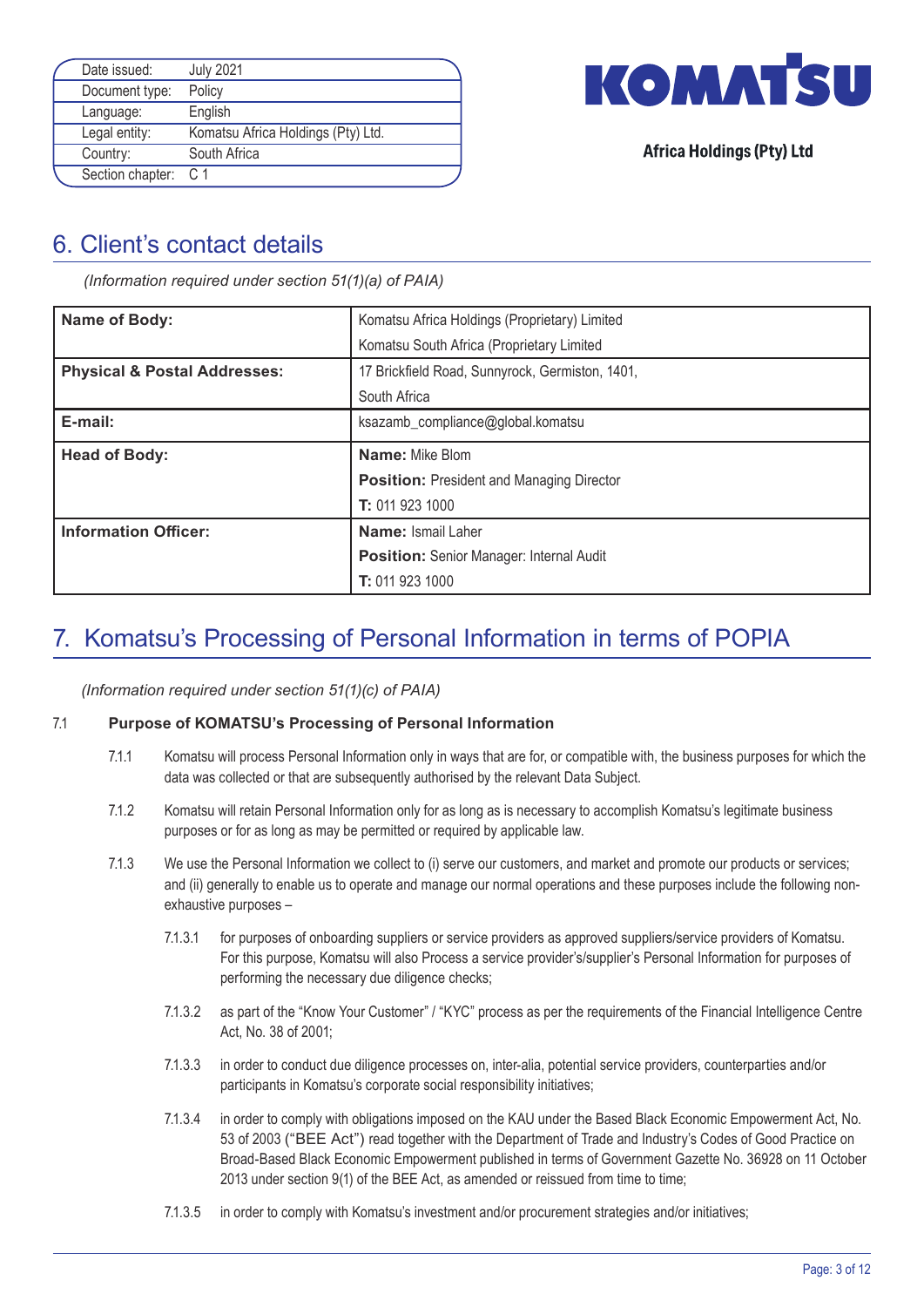| Date issued:         | <b>July 2021</b>                   |
|----------------------|------------------------------------|
| Document type:       | Policy                             |
| Language:            | English                            |
| Legal entity:        | Komatsu Africa Holdings (Pty) Ltd. |
| Country:             | South Africa                       |
| Section chapter: C 1 |                                    |



- 7.1.3.6 in order to ensure that the relevant financial and ESG (Environmental, Social and Governance) obligations are complied with (which obligations flow from the relevant legal agreements);
- 7.1.3.7 generally, for procurement and supply purposes;
- 7.1.3.8 for purposes of monitoring the use of Komatsu's electronic systems and online platforms by Data Subjects. Komatsu will, from time to time, engage third party service providers (who will Process the Data Subject's Personal Information on behalf of Komatsu) to facilitate this;
- 7.1.3.9 for purposes of preventing, discovering and investigating violations of this Policy, the applicable law and other Komatsu policies;
- 7.1.3.10 in connection with the execution of payment processing functions, including payment of Komatsu's suppliers'/ service providers' invoices;
- 7.1.3.11 for employment-related purposes such as recruiting staff, administering payroll, background checks, etc.;
- 7.1.3.12 in connection with internal audit purposes (i.e. ensuring that the appropriate internal controls are in place in order to mitigate the relevant risks, as well as to carry out any investigations where this is required);
- 7.1.3.13 in connection with external audit purposes. For this purpose, Komatsu engages external service providers and, in so doing, shares Personal Information of the Data Subjects with third parties;
- 7.1.3.14 in order to address inquiries or complaints in respect of Komatsu's products, services or functions;
- 7.1.3.15 for the purposes of engaging in corporate social responsibility initiatives;
- 7.1.3.16 for such other purposes to which the Data Subject may consent from time to time; and
- 7.1.3.17 for such other purposes as authorised in terms of applicable law.
- 7.1.3.18 to comply with any applicable law.
- 7.2 Komatsu will not use the Personal Information which we collect for any purposes other than those purposes specified in paragraph 71.2 above

#### 7.3 **Categories of Data Subjects and of the Personal Information relating thereto**

- 7.3.1 Komatsu collects Personal Information directly from the Data Subject and/or from Third Parties,and where Komatsu obtains Personal Information from Third Parties, Komatsu will ensure that it obtains the consent of the Data Subject to do so or will only Process the Personal Information without the Data Subject's consent where Komatsu is permitted to do so in terms of the applicable laws.
- 7.3.2 Data Subjects in respect of which Personal Information is Processed include Customers, employees and candidates, customers (direct and indirect) and service providers.
- 7.3.3 Examples of Third Parties from whom Personal Information is collected include; regulatory bodies; other companies providing services to Komatsu and where Komatsu makes use of publicly available sources of information.

#### 7.4 **Recipients or categories of recipients to whom Personal Information may be supplied**

- 7.4.1 Komatsu may share your Personal Information with companies within the Komatsu group of companies, third parties engaged by us, or our business partners, to assist us to provide information, goods or services to you. Such third parties or business partners may include –
	- 7.4.1.1 distributors of our products;
	- 7.4.1.2 logistics providers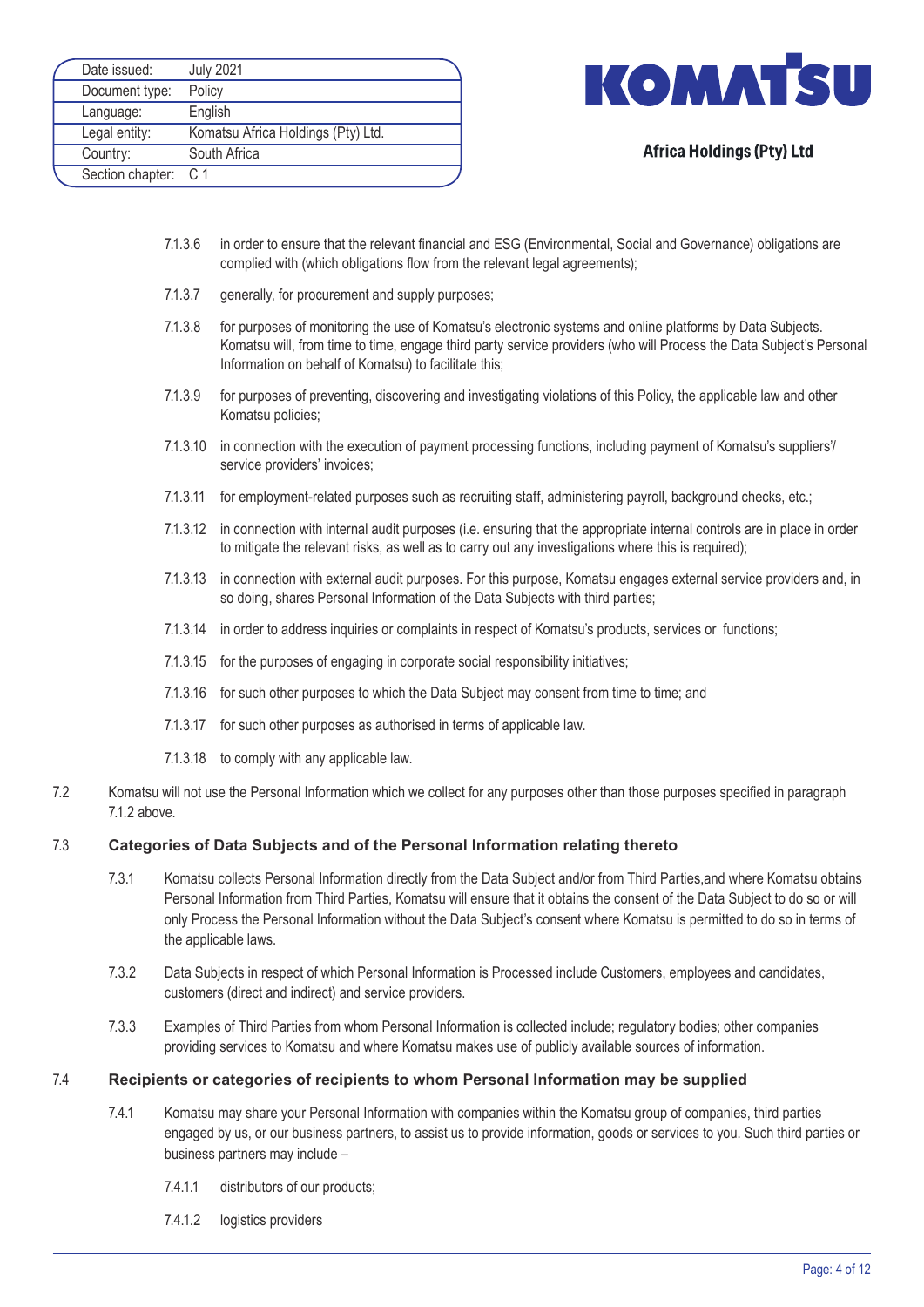| Date issued:         | <b>July 2021</b>                   |
|----------------------|------------------------------------|
| Document type:       | Policy                             |
| Language:            | English                            |
| Legal entity:        | Komatsu Africa Holdings (Pty) Ltd. |
| Country:             | South Africa                       |
| Section chapter: C 1 |                                    |



- 7.4.1.3 human resource background checks;
- 7.4.1.4 hosting, data storage or archiving service providers, payment processing and debt collection services;
- 7.4.1.5 professional advisors;
- 7.4.1.6 marketing, research and advertising agencies; and
- 7.4.1.7 mailing houses.
- 7.4.2 Further, Komatsu may be required to disclose Personal Information in response to a court order, subpoena, civil discovery request, other legal process, or as otherwise required by law as per statutory authorities and/or the lawful order of any Court or Tribunal. We may disclose Personal Information when we believe disclosure is necessary to comply with the law or to protect the rights, property, or safety of Komatsu, our Customers, or others.
- 7.4.3 Komatsu will comply with POPIA before transferring Personal Information to a Third-Party who is a contractor of Komatsu. Before transferring Personal Information to a Third-Party contractor, such as an authorised service provider, Komatsu will obtain assurances from the Third-Party that it will process Personal Information in a manner consistent with POPIA. Where Komatsu learns that a Third-Party contractor is using or disclosing Personal Information in a manner contrary to POPIA, Komatsu will take reasonable steps to prevent such use or disclosure.
- 7.4.4 We reserve the right to disclose and transfer a Data Subject's information, including their Personal Information in connection with a corporate merger, consolidation, the sale of substantially all of our membership interests and/or assets or other corporate change, including to any prospective purchasers.

#### 7.5 **Planned Transborder Flows of Personal Information**

*In carrying out any cross-border transfers, Komatsu shall adhere to the provisions of POPIA.*

#### 7.6 **Information Security Measures**

- 7.6.1 The security and confidentiality of Personal Information is important to Komatsu. We have implemented reasonable technical, administrative, and physical security measures to protect
- 7.6.2 We are committed to ensuring that our security measures which protect your Personal Information are continuously reviewed and updated where necessary.
- 7.6.3 In Processing any Personal Information, Komatsu shall comply with the following minimum technical and organisational security requirements –
	- 7.6.3.1 **Physical Access** Access to Personal Information is restricted in our offices (in senior Employees' offices), under lock and key, and only to those Employees who need the Personal Information to perform a specific job / task.
	- 7.6.3.2 **Password Protected Documents** All Komatsu created documents are password protected.
	- 7.6.3.3 **Unique User Identification** Employees each have a unique user ID assigned to them, subject to strict confidentiality undertakings in terms of Komatsu's password, access control and confidentiality policies.
	- 7.6.3.4 **Passwords** Komatsu shall ensure that there are passwords required for any access to Personal Information in line with its password policy.
	- 7.6.3.5 **Physical access and privileges** Komatsu ensures that access to Personal Information is limited to Employees on a "need to know" basis, and Komatsu Employees are required to strictly utilise their unique user ID and applicable passwords to access same.
	- 7.6.3.6 **Systems Review** Komatsu conducts regular reviews of its technical and organisational security measure system in order to ensure that all of the above security measures are functioning effectively and applied consistently.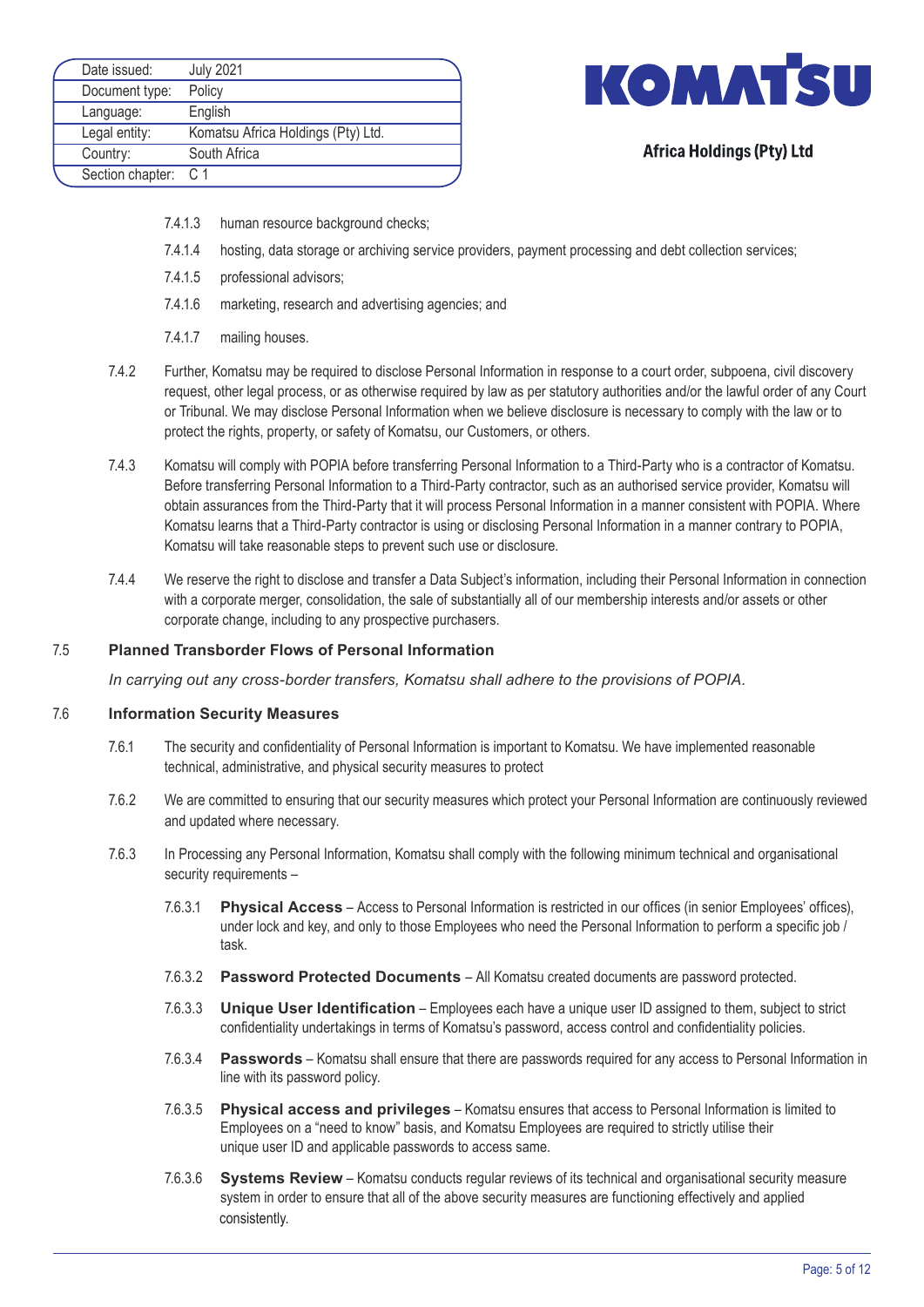| Date issued:         | <b>July 2021</b>                   |  |
|----------------------|------------------------------------|--|
| Document type:       | Policy                             |  |
| Language:            | English                            |  |
| Legal entity:        | Komatsu Africa Holdings (Pty) Ltd. |  |
| Country:             | South Africa                       |  |
| Section chapter: C 1 |                                    |  |



# 8. Information held by Komatsu in terms of PAIA

#### *(Information required under section 51(1)(e) of PAIA)*

8.1 This section of the Manual sets out the categories and descriptions of records held by Komatsu. The Inclusion of any category of records should not be taken to mean that records falling within that category will be made available under PAIA. In particular, certain grounds of refusal as set out in PAIA may be applicable to a request for such records.

#### 8.2 **Company records**

- 8.2.1 Company name documents
- 8.2.2 Company registration documents
- 8.2.3 Founding statement or Memorandum of Incorporation
- 8.2.4 Minutes of meetings
- 8.2.5 Licenses
- 8.2.6 Certification and registration

#### 8.3 **Accounting records**

- 8.3.1 Details of accounting officer or auditors
- 8.3.2 Formal books of account and financial statements
- 8.3.3 Source documents
- 8.3.4 Customs, excise and logistics
- 8.3.5 Banking records
- 8.3.6 Management reports
- 8.3.7 Company tax returns
- 8.4 **Customer records** including Financial Intelligence Centre Act 38 of 2001 onboarding (KYC) documents, credit check results, machine information for monitoring
- 8.5 **Supplier records** including onboarding documents

#### 8.6 **Human Resources records**

- 8.6.1 Employee policies
- 8.6.2 Pension funds
- 8.6.3 Medical Aid
- 8.6.4 Recruitment (including background checks)
- 8.6.5 Health and safety documentation
- 8.6.6 Workplace Skills Plans (WSP)
- 8.6.7 Annual Training report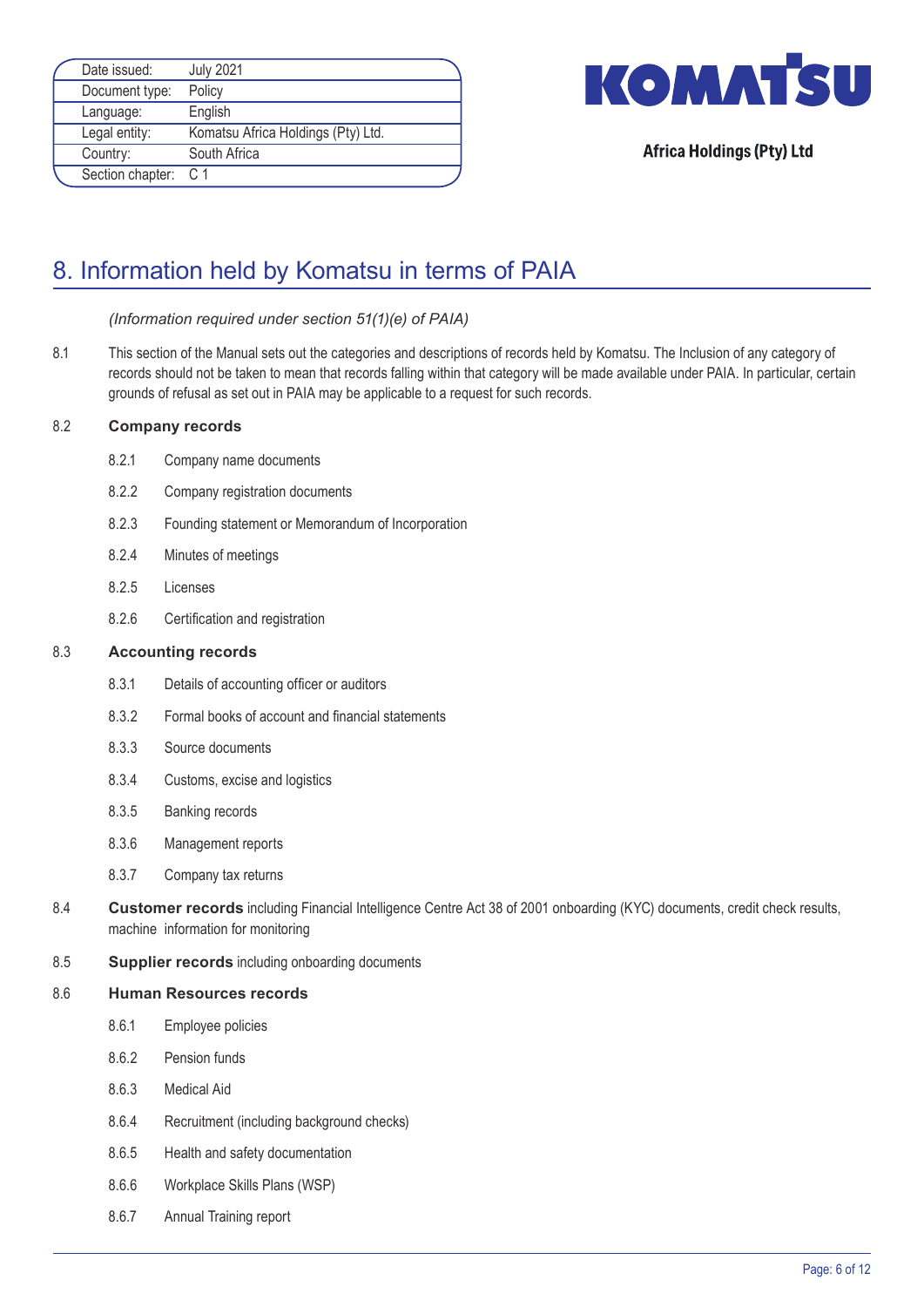| Date issued:         | <b>July 2021</b>                   |  |
|----------------------|------------------------------------|--|
| Document type:       | Policy                             |  |
| Language:            | English                            |  |
| Legal entity:        | Komatsu Africa Holdings (Pty) Ltd. |  |
| Country:             | South Africa                       |  |
| Section chapter: C 1 |                                    |  |



#### 8.7 **Operations records**

- 8.7.1 Specifications
- 8.7.2 Procedures
- 8.7.3 Plans
- 8.7.4 Stock records
- 8.7.5 Asset register
- 8.7.6 Corporate social investment / charity / BEE work done

# 9. Information kept by Komatsu in accordance with other legislation

*(Information required under section 51(1)(b)(iii) of PAIA)*

- 9.1 Records are kept in accordance with legislation applicable to Komatsu, which includes but is not limited to, the following:
	- 9.1.1 Basic Conditions of Employment Act 75 of 1997
	- 9.1.2 Companies Act 71 of 2008
	- 9.1.3 Compensation for Occupational Injuries and Diseases Act 130 of 1993
	- 9.1.4 Competition Act 89 of 1998
	- 9.1.5 Constitution of the Republic of South Africa, 1996
	- 9.1.6 Consumer Protection Act 68 of 2008
	- 9.1.7 Electronic Communications and Transactions Act 25 of 2002
	- 9.1.8 Employment Equity Act 55 of 1998
	- 9.1.9 Income Tax Act 58 of 1962 (Section 75)
	- 9.1.10 Insolvency Act 24 of 1936
	- 9.1.11 Labour Relations Act 66 of 1995
	- 9.1.12 Occupational Health and Safety Act 85 of 1993
	- 9.1.13 Promotion of Access to Information Act 2 of 2000
	- 9.1.14 Pension Funds Act 24 of 1956
	- 9.1.15 Protection of Personal Information Act 4 of 2013
	- 9.1.16 Regulation of Interception of Communications and Provision of Communication-Related Information Act 70 of 2002
	- 9.1.17 Skills Development Act 97 of 1998 9.1.18 Tax Administration Act 28 of 2011
	- 9.1.19 Tax on Retirement Funds Act 38 of 1996
	- 9.1.20 Trademarks Act 194 of 1993
	- 9.1.21 Value Added Tax Act 89 of 1991
- 9.2 Records kept in terms of the above legislation may, in certain instances (and insofar as the information contained therein is of a public nature) be available for inspection without a person having to request access thereto in terms of PAIA.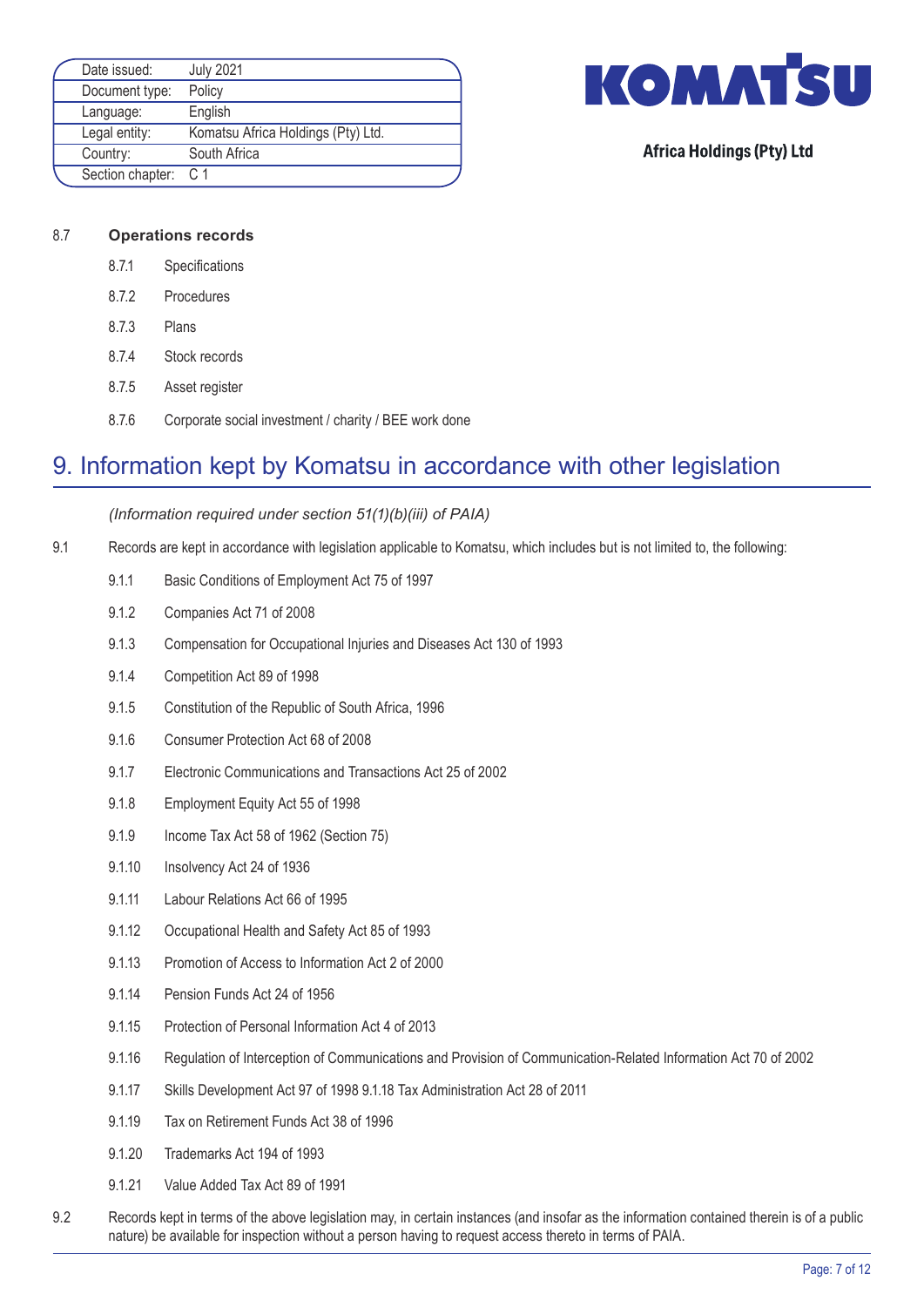| Date issued:   | <b>July 2021</b>                   |                      |
|----------------|------------------------------------|----------------------|
| Document type: | Policy                             |                      |
| Language:      | English                            |                      |
| Legal entity:  | Komatsu Africa Holdings (Pty) Ltd. |                      |
| Country:       | South Africa                       |                      |
|                |                                    |                      |
|                |                                    | Section chapter: C 1 |



# 10. Request Procedures

10.1 Records, whether specifically listed in this Manual or not, will only be made available subject to the provisions of PAIA.

#### 10.2 **Form of request**

- 10.2.1 The Requester must use the prescribed form to make the request for access to a record, which form is attached hereto as Annexure "A". This must be made to the Information Officer at the address or electronic mail address of the body concerned (see s 53(1) of PAIA).
- 10.2.2 The Requester must provide sufficient detail on the request form to enable the Information Officer to identify the record and the Requester. The Requester should also indicate which form of access is required and specify a postal address, fax number in the Republic or email address. The Requester should also indicate if, in addition to a written reply, any other manner is to be used to inform the Requester and state the necessary particulars to be so informed (see s 53(2)(a) and

(b) and (c) and (e) of PAIA).

- 10.2.3 The Requester must identify the right that is sought to be exercised or protected and provide an explanation of why the requested record is required for the exercise or protection of that right (see s 53(2)(d) of PAIA).
- 10.2.4 If a request is made on behalf of another person, the Requester must submit proof of the capacity in which the Requester is making the request to the satisfaction of the head of the private body (See s 53(2)(f) of PAIA).

#### 10.3 **Fees**

#### 10.3.1 Request fees:

- 10.3.1.1 The Information Officer must by notice require the Requester to pay the prescribed request fee (if any) before further processing the request (see s 54(1) of PAIA).
- 10.3.1.2 The fee that the Requester must pay to a private body is R50 (Fifty Rands). The Requester may lodge an application to the court against the tender or payment of the request fee (See section 54(3)(b) of PAIA).
- 10.3.2 Access fees and fees for reproduction:
	- 10.3.2.1 If access to a record/s is granted by Komatsu, the Requester may be required to pay an access fee for the search for and preparation of the records and for re-production of the record/s. (See section 54(6) of PAIA)
	- 10.3.2.2 The access fees which apply are set out below. Komatsu can refuse access until such access fees have been paid. (See section 54(5) of PAIA)

|                  | <b>Reproduction</b>                                                                                              | Fee (Rand)      |
|------------------|------------------------------------------------------------------------------------------------------------------|-----------------|
|                  | Photocopy of an A-4 size page or part thereof provided in hard copy or via scanned<br>copy sent via email        | R1.10 per page  |
| 2.               | Printed copy of an A-4 size page or part thereof held on a computer or in electronic or<br>machine-readable form | R0.75 per page  |
| 3.               | A copy of, in a computer readable form on compact drive                                                          | R70.00          |
| $\overline{4}$ . | Transcription of visual images on an A4-size page or part thereof                                                | R40.00 per page |
| 5.               | Copy of visual images                                                                                            | R60.00          |
| 6.               | Transcription of an audio record on an A4-size page or part thereof                                              | R20.00          |
|                  | Copy of an audio record                                                                                          | R30.00          |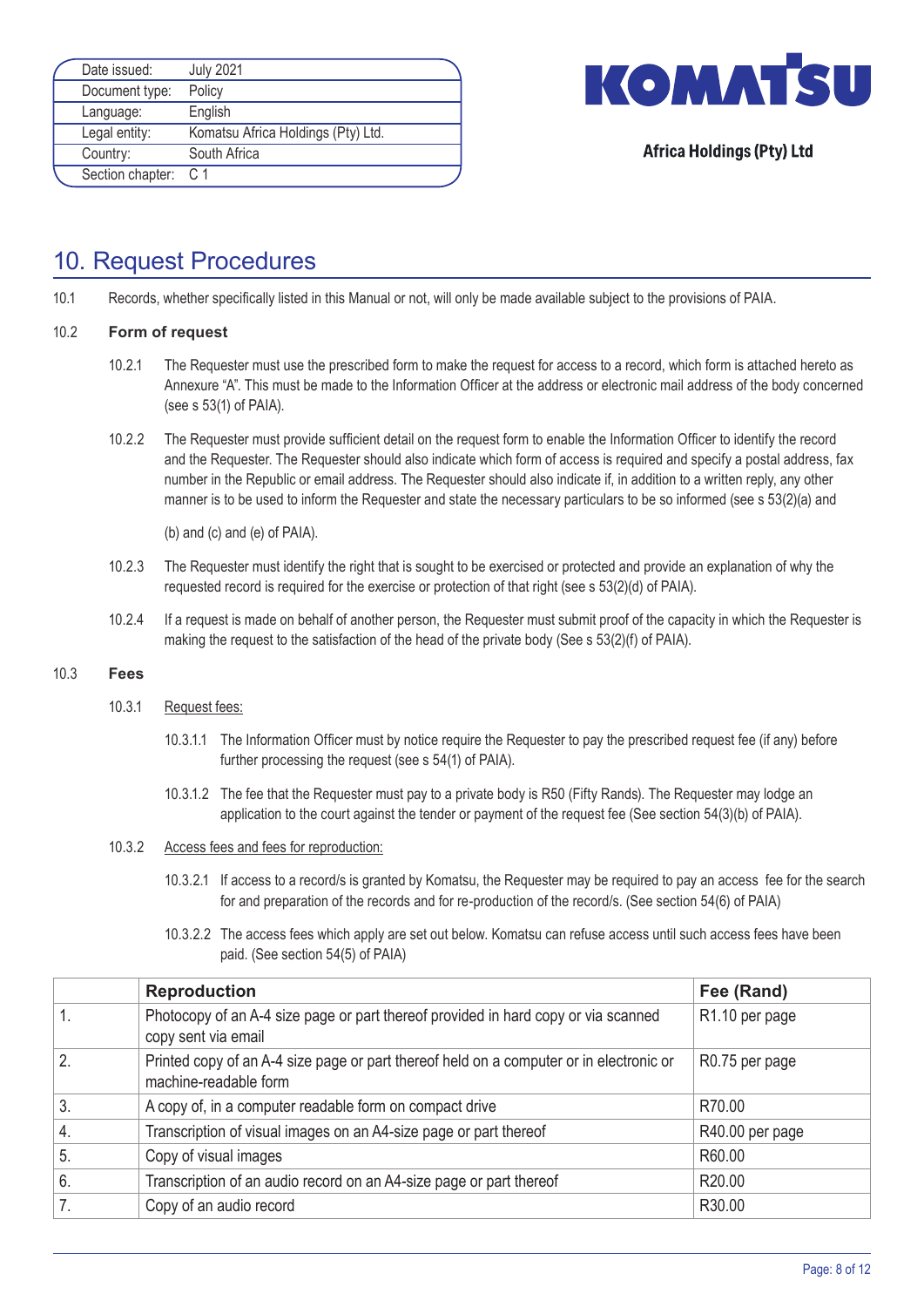| Date issued:   | <b>July 2021</b>                   |                      |
|----------------|------------------------------------|----------------------|
| Document type: | Policy                             |                      |
| Language:      | English                            |                      |
| Legal entity:  | Komatsu Africa Holdings (Pty) Ltd. |                      |
| Country:       | South Africa                       |                      |
|                |                                    |                      |
|                |                                    | Section chapter: C 1 |



#### 10.4 **Decision on request**

- 10.4.1 After the Information Officer has made a decision on the request, the Requester will be notified using the required form. (See section 56(1)(b) of PAIA)
- 10.4.2 If the request is granted then a further access fee must be paid for reproduction and for search and preparation and for any time that has exceeded the prescribed hours to search and prepare the record for disclosure (see s 54(6) of PAIA).

# 11. Timelines for consideration of a request

#### *(See section 56 and 57 of PAIA)*

- 11.1 Requests for access by a Requestor will be processed within 30 days, unless the request contains considerations that are of such a nature that an extension of the 30-day time limit is necessary. Such considerations include –
	- 11.1.1 where the request is for a large number of records or requires a search through a large number of records (including where records that have been archived electronically need to be restored);
	- 11.1.2 where the request requires a search for records in, or collection of such records from, an office of Komatsu located far away from its registered address;
	- 11.1.3 consultation among divisions of Komatsu or with another private body is necessary or desirable to decide upon the request that cannot reasonably be completed within the original 30-day period;
	- 11.1.4 more than one of the circumstances contemplated in paragraphs 11.1.1, 11.1.2 and 11.1.3, exist in respect of the request making compliance with the original period not reasonably possible; or
	- 11.1.5 the Requester consents in writing to such extension.
- 11.2 If an extension is necessary, you will be notified with reasons for the extension. If the Information Officer fails to communicate a decision on a request, such a request is then deemed to have been refused.

# 12. Grounds for refusal access to records

#### *(See chapter 4 of Part 3 of PAIA)*

- 12.1 Requests for access by a Requestor must be refused by the Information Officer if
	- 12.1.1 the disclosure would involve the unreasonable disclosure of personal information about a third party (natural person), including a deceased individual (See section 63 of PAIA);
	- 12.1.2 the record contains (a) trade secrets of a third party, (b) financial, commercial, scientific or technical information, other than trade secrets, of a third party, the disclosure of which would be likely to cause harm to the commercial or financial interests of that third party, or (c) information supplied in confidence by a third party the disclosure of which could reasonably be expected to put that third party at a disadvantage in contractual or other negotiations; or to prejudice that third party in commercial competition (See section 64 of PAIA);
	- 12.1.3 the disclosure of the record would constitute an action for breach of a duty of confidence owed to a third party in terms of an agreement (See section 65 of PAIA);
	- 12.1.4 the disclosure could reasonably be expected to endanger the life or physical safety of an individual (see section 66(a) of PAIA);
	- 12.1.5 the record is privileged from production in legal proceedings unless the person entitled to the privilege has waived the privilege (See section 67 of PAIA); or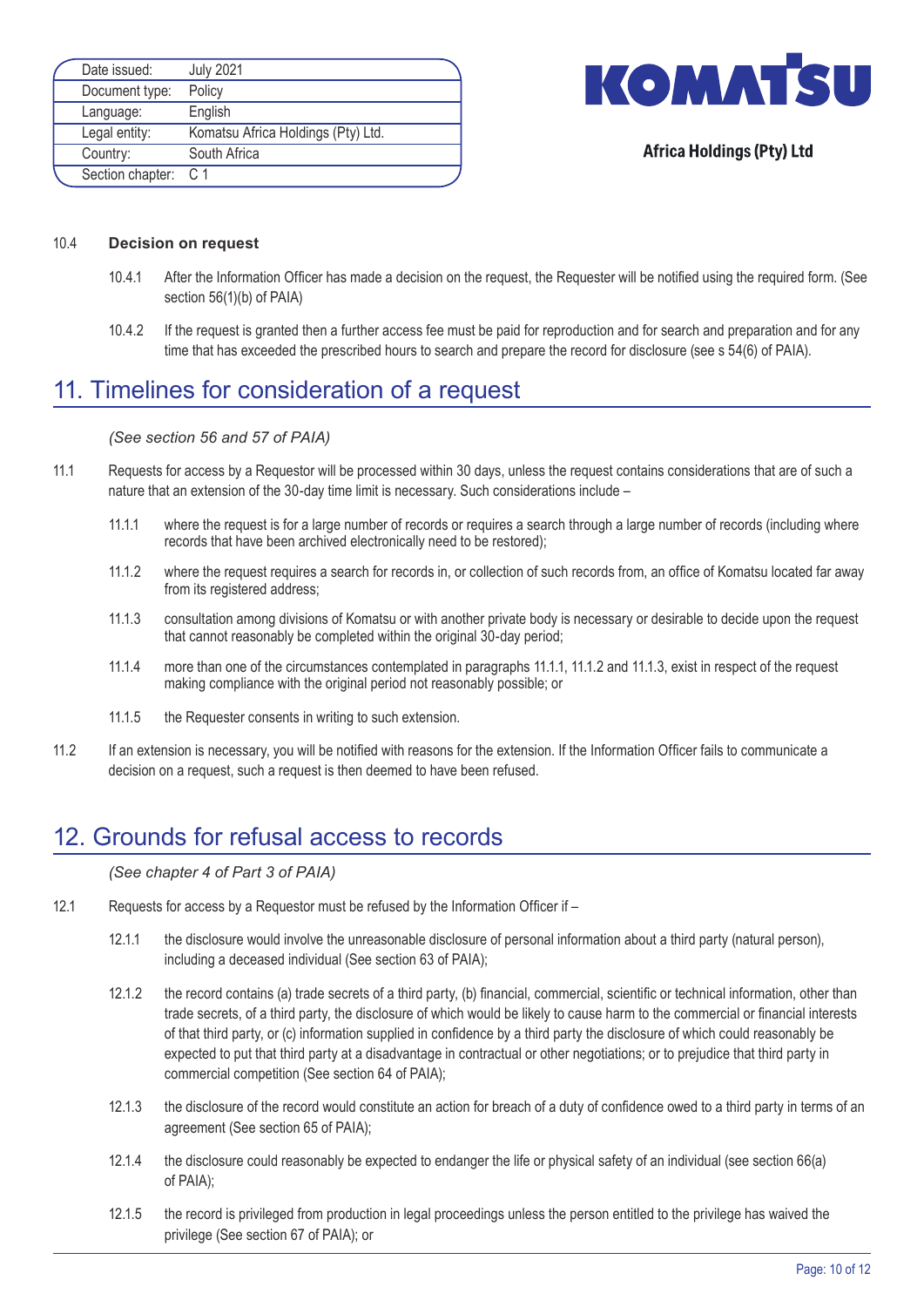| Date issued:         | <b>July 2021</b>                   |
|----------------------|------------------------------------|
| Document type:       | Policy                             |
| Language:            | English                            |
| Legal entity:        | Komatsu Africa Holdings (Pty) Ltd. |
| Country:             | South Africa                       |
| Section chapter: C 1 |                                    |



- 12.1.6 the record contains information about research being or to be carried out by or on behalf of a third party, the disclosure of which would be likely to expose: (a) the third party; (b) a person that is or will be carrying out the research on behalf of the third party; or (c) the subject matter of the research, to serious disadvantage (See section 69 of PAIA).
- 12.2 Requests for access by a Requestor may be refused by the Information Officer if
	- 12.2.1 the disclosure would be likely to prejudice or impair: (i) the security of: (aa) a building, structure or system, including, but not limited to, a computer or communication system; (bb) a means of transport; or (cc) any other property; or (ii) methods, systems, plans or procedures for the protection of: (aa) an individual in accordance with a witness protection scheme; (bb) the safety of the public, or any part of the public; or (cc) the security of property contemplated in subparagraph (i) (aa), (bb) or (cc) (See section 66(b));
	- 12.2.2 the record:
		- (a) contains trade secrets of Komatsu;
		- (b) contains financial, commercial, scientific or technical information, other than trade secrets, the disclosure of which would be likely to cause harm to the commercial or financial interests of Komatsu;
		- (c) contains information, the disclosure of which could reasonably be expected:
			- (i) to put Komatsu at a disadvantage in contractual or other negotiations; or
			- ii) to prejudice Komatsu in commercial competition; or
		- (d) is a computer program, as defined in section 1(1) of the Copyright Act No. 98 of 1978, owned by Komatsu, except insofar as it is required to give access to a record to which access is granted in terms of PAIA; (See section 68(1) of PAIA) or
	- 12.2.3 the record contains information about research being or to be carried out by or on behalf of Komatsu, the disclosure of which would be likely to expose: (a) Komatsu; (b) a person that is or will be carrying out the research on behalf of Komatsu; or (c) the subject matter of the research, to serious disadvantage. (See section 69(2) of PAIA)

# 13. Remedies are available to a requester on refusal of access

- 13.1 Komatsu does not have any internal appeal procedures that may be followed once a request to access information has been refused.
- 13.2 The decision of the Information Officer or deputy information officer is final.
- 13.3 If you are not satisfied with the outcome of your request, you are entitled to apply to a court of competent jurisdiction to take the matter further. (See section 78 of PAIA)

# 14. Other information held by Komatsu as prescribed

*(Other information as may be prescribed under section 51(1)(a)(ii))*

The Minister of Justice and Constitutional Development has to date not made any regulations regarding disclosure of other information.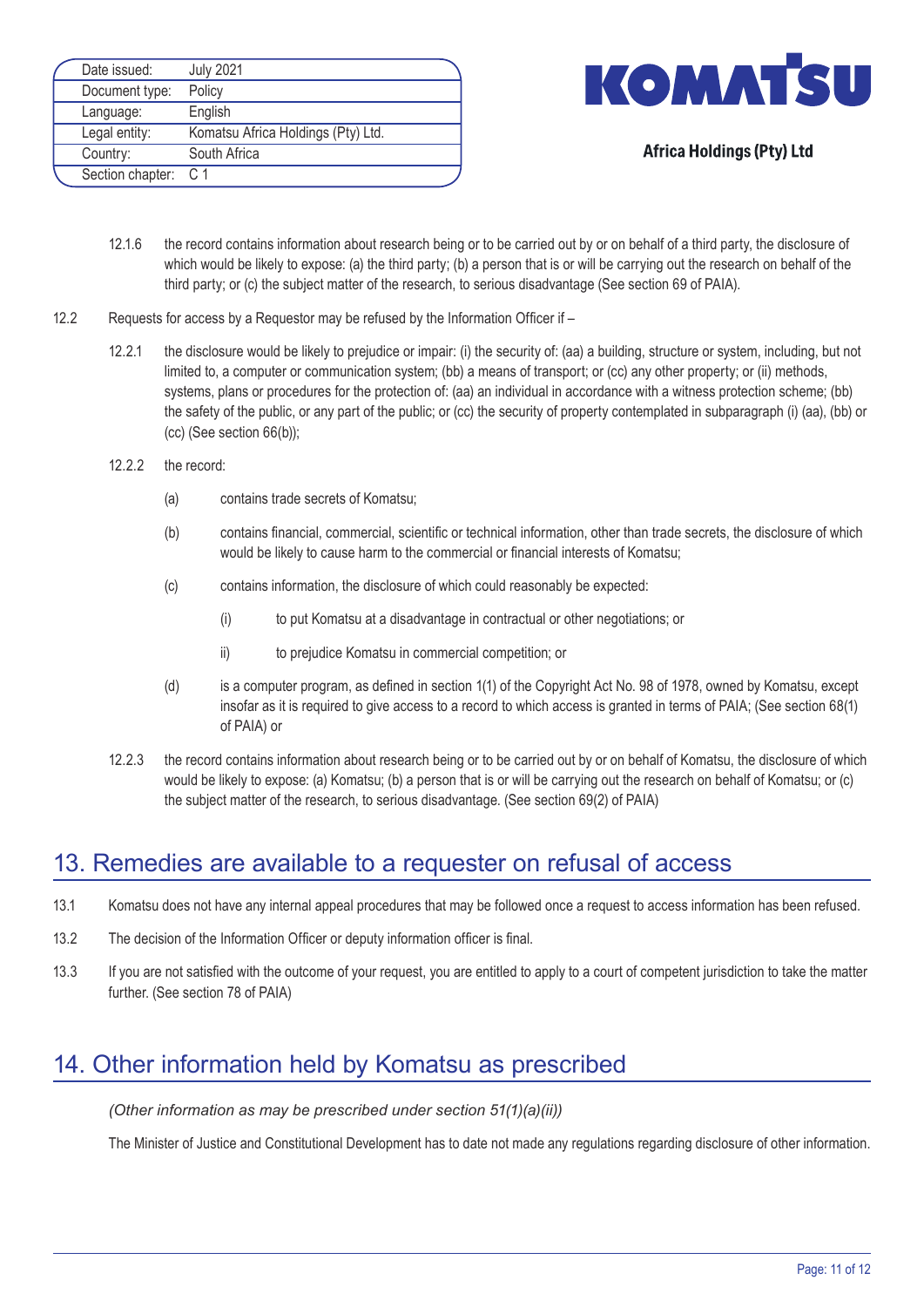| Date issued:         | <b>July 2021</b>                   |  |
|----------------------|------------------------------------|--|
| Document type:       | Policy                             |  |
| Language:            | English                            |  |
| Legal entity:        | Komatsu Africa Holdings (Pty) Ltd. |  |
| Country:             | South Africa                       |  |
| Section chapter: C 1 |                                    |  |



# 15. Availability of the manual

*(Availability of Manual under section 51(3))*

- 15.1 This Manual is available for inspection by the general public upon request, during office hours and free of charge, at the offices of Komatsu. Copies of the Manual may be made, subject to the prescribed fees.
- 15.2 Copies may also be requested from the Information Regulator.
- 15.3 The Manual is also posted on Komatsu's website referred to above.

# 16. Prescribed forms and fee structure

*(Prescribed forms and fee structure in respect of private bodies)*

 The forms and fee structure prescribed under PAIA are available from the Government Gazette, or at the website of the Department of Justice and Constitutional Development (www.doj.gov.za), under the'regulations' section as well as the SAHRC website (www.sahrc.org.za).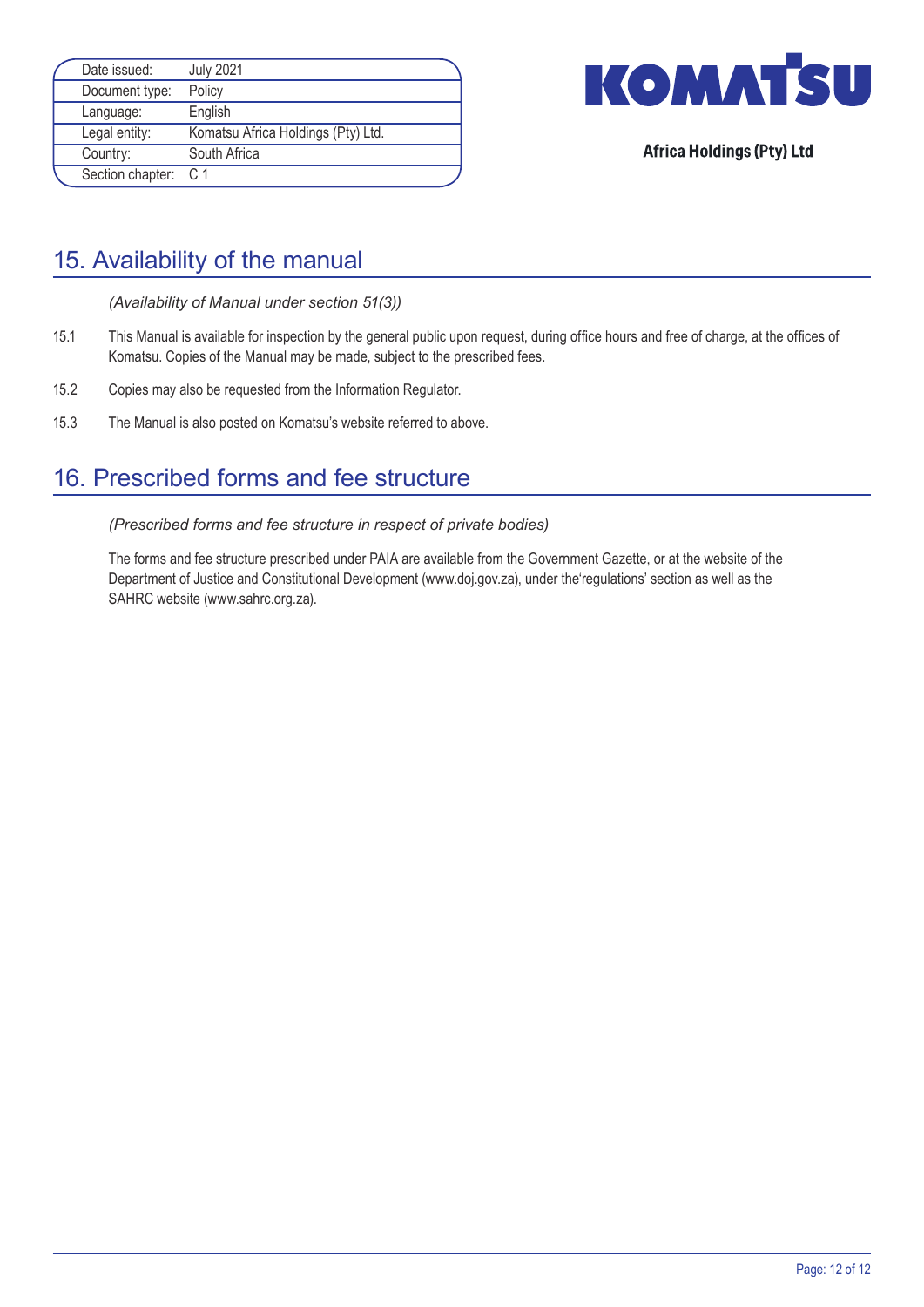| Date issued:         | <b>July 2021</b>                   |  |
|----------------------|------------------------------------|--|
| Document type:       | Policy                             |  |
| Language:            | English                            |  |
| Legal entity:        | Komatsu Africa Holdings (Pty) Ltd. |  |
| Country:             | South Africa                       |  |
| Section chapter: C 1 |                                    |  |



### **Form C Request for access to record of private body**

(Section 53(1) of the Promotion of Access to Information Act, 2000 (Act 2 of 2000)) [Regulation 10]

### **A Particulars of private body**

The Head:

### **B Particulars of person requesting access to the record**

*(a) The particulars of the person who requests access to the record must be given below.*

*(b) The address and/or fax number in the Republic to which the information is to be sent must be given.*

*(c) Proof of the capacity in which the request is made, if applicable, must be attached.*

# Full names and surname: Identity number: Postal address: Telephone number: E-mail address: Fax number:

Capacity in which request is made, when made on behalf of another person:

# **C Particulars of person on whose behalf request is made**

*This section must be completed ONLY if a request for information is made on behalf of another person.*

Full names and surname:

Identity number: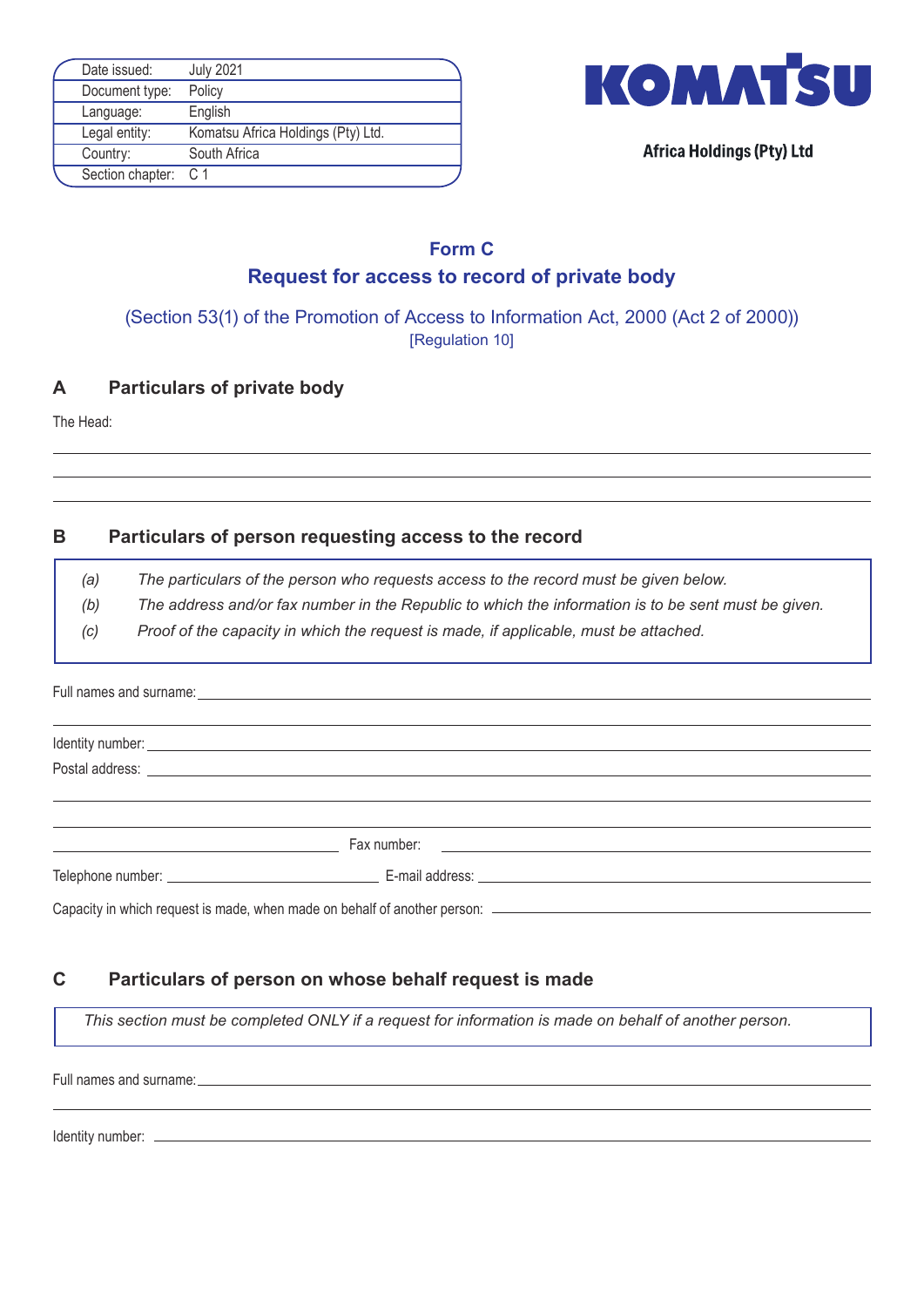| Date issued:         | <b>July 2021</b>                   |  |
|----------------------|------------------------------------|--|
| Document type:       | Policy                             |  |
| Language:            | English                            |  |
| Legal entity:        | Komatsu Africa Holdings (Pty) Ltd. |  |
| Country:             | South Africa                       |  |
| Section chapter: C 1 |                                    |  |



### **D Particulars of person requesting access to the record**

- *(a) The particulars of the person who requests access to the record must be given below.*
- *(b) The address and/or fax number in the Republic to which the information is to be sent must be given.*
- *(c) Proof of the capacity in which the request is made, if applicable, must be attached.*

Full names and surname:

### **E Fees**

- *(a) A request for access to a record, other than a record containing personal information about yourself, will be processed only after a request fee has been paid.*
- *(b) You will be notified or the amount required to be paid as the request fee.*
- *(c) The fee payable for access to a record depends on the form in which access is required and the reasonable time required to search for and prepare a record.*
- *(d) If you qualify for exemption of the payment of any fee, please state the reason for exemption.*

Reason for exemption from payment of fees:

#### **F Form of access record**

*If you are prevented by a disability to read, view or listen to the record in the form of access provided for in 1 to 4 hereunder, state your disability and indicate in which form the record is required.*

Disability: Form in which record is required:

*Mark the appropriate box with an X.*

*NOTES:*

- (a) Compliance with your request in the specified form may depend on t he form in which the record *is available.*
- *(b) Access in the form requested may be refused in certain circumstances. In such a case you will be informed if access will be granted in another form.*
- *(c) The fee payable for access to a record, if any, will be determined partly by the form in which access is requested.*